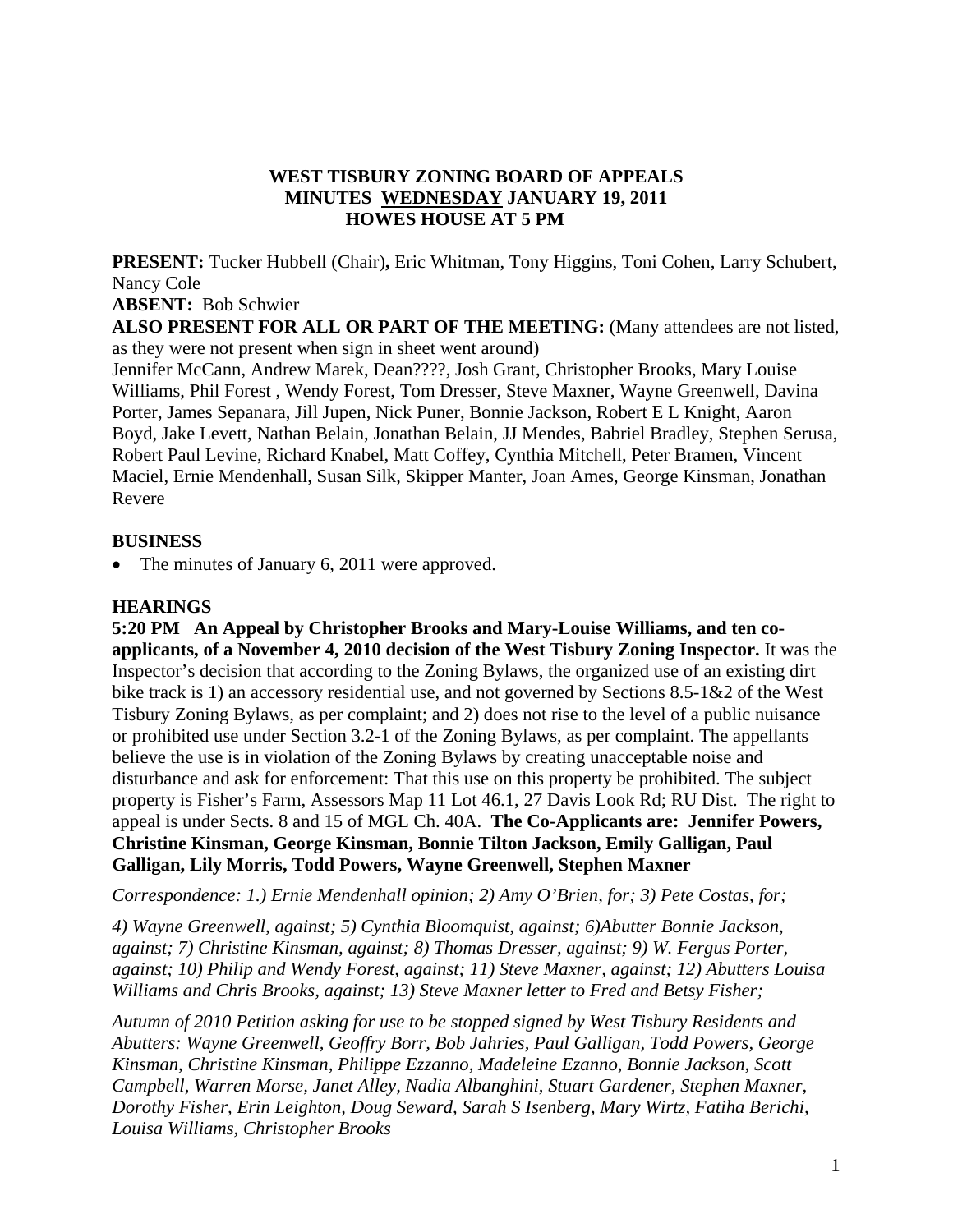Chair Tucker Hubbell opened the meeting and explained how the Board would proceed that evening. They would read correspondence aloud, take testimony, but they would not be voting that night. The hearing would be continued. He went on to say that this hearing was an appeal and therefore the ZBA would be voting to either uphold the Zoning Inspector's decision or reverse it. Another possibility would be to return it to the Building Inspector if it is decided that it is a use that should have been granted by Special Permit. The Board then read 13 pieces of correspondence to the room. Two were in support of the ZI's decision, 10 were against, one was Ernie Mendenhall's letter and one was a copy of a letter from Steve Maxner written to the Fishers.

Applicant Louisa Williams of 251 State Rd spoke of the 2 stroke motorbike track as an inappropriate use, a nuisance, and disruptive. She said it is a difficult issue, one that is disturbing peace and quiet. She and her husband were aware that the Fisher Farm had sold its developmental rights in the '80's and was to remain in perpetual agricultural use under an Agricultural Preservation Restriction. As they understand it, the Fishers would need a plan and permission to do any other use on the protected lands. The Town plays a part in the oversight of uses on this land. They used to hear the cows but about 5 years ago they started hearing motorbikes. They tried to talk it out with the Fishers, then decided to wait it out hoping it was a use the Fisher kids would outgrow. It is now much louder and an island wide recreation area.

Tucker said the ZBA is now aware of the APR issue, but it is not in their purview to be involved with deciding it. The Selectmen and the Conservation Commission have Town oversight of the APR. Louisa Williams asked, who's watching out for the town, who's minding the store? Why hasn't anyone done anything about this issue? She said Ernie Mendenhall is incorrect. This use should not be on this farm in a residential area. The Town should find a place for a motocross use. Louisa's husband, Christopher Brooks, spoke of the financial aspect of the motorbikes being close to their house. They have rented their house out in the summer, but no one would want to rent it now. Plus, they doubt they could sell their house with this very disruptive noisy use nearby. He added that if anyone has not heard the noise coming from the track, it is like an organized chain saw club.

Steve Maxner urged constructive political decision making. He decried the Town's lack of planning and reluctance to enforce zoning regulations as they relate to the Fisher Farm dirt bike track. He does not like being in the position of having to come to a Zoning Board meeting wherein he has to present arguments against his friends and neighbors. He would support an island wide initiative to develop an appropriately sited riding track. He does not take issue with the Fishers or the bike riders. He felt the Town knowingly chose to ignore local state and public health violations and found it hard to understand. The Town did not intervene when the track became operational. As a result, neighbor has been pitted against neighbor. He urged the Board to overturn Ernie Mendenhall's ruling which would lessen community tension and provide a safeguard against a similar future conflict.

Wayne Greenwell spoke. He referred to the 6 page brief the applicants had submitted and which the Board had read and to Section 3.3 (Accessory Uses) of the Zoning Bylaw. He called the dirt bike use a recreation facility, and that use should have gone through permitting. He feels there is a zoning implication re the APR also. People have endured thousands of hours of noise; why was this necessary? There has been no accountability of this use.

Nick Puner referred to Section 3.3 also. He said the motor bike use is not one that is subordinate and customarily incidental to a residential use…sheds, pools garages, etc are accessory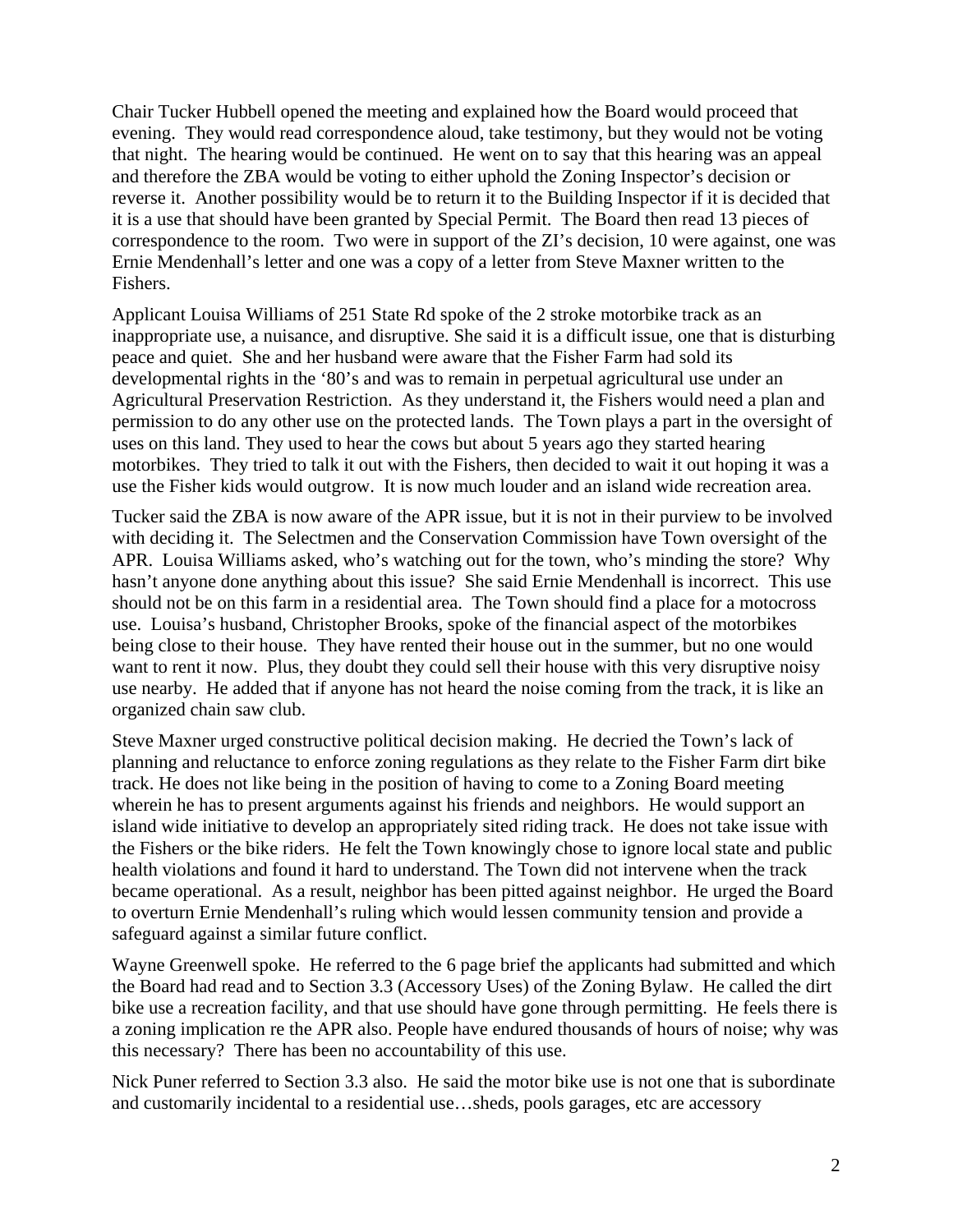residential uses. And, there being no residences allowed on the property it is not a residential accessory use.

JJ Mendez spoke. When he took over as organizer at the track, he talked to the neighbors about the noise. He limited the use from 5 days to 2 ½ hours on Saturday and Sunday, and limited the number of riders to 20 people, plus their kids if any. They didn't touch any farmland. They shut the area down to put up fencing and trees, albeit the trees have some growing to do. He spoke of the decibel levels of the bikes and how mufflers could reduce the noise but not substantially. No one is allowed to ride alone, which is a safety rule in case of accident. He has rules, set hours, track maintenance, proper equipment, and no longer can just anyone come in and use the track. The riders sign a waiver with the Fishers.

Tucker asked him if there were membership dues? No. They do take a collection to give Fred Fisher a donation once a year. Tucker asked if the fence and tree improvements were paid for by the riders? Yes. JJ added that there are other active bike trails around for which the Fisher Farm bikers are being blamed for. Tony Higgins and Nancy Cole asked JJ about State Forest and County airport land. He said the State won't allow motorized uses in the Forest. There's a tract of land he tried for at the Airport, but the Steamship Authority controls it and they said no. JJ said he went to Ernie Mendenhall and the Police to make sure the use was OK.

Joan Ames said the key issue is how important are the decibel levels to the riders. If you silenced them, would that take the fun out? Clearly, she said, not all that is possible has been done to mitigate noise. One of the bikers spoke, she said she would muffle hers. Another, Andy Merrick, talked of how important the track is to him to practice for Championship races. He said it is noisy, and mentioned other noise issues on the Island. He also said that neighbors have talked about the stress caused by the use, but he becomes less stressed by riding his bike. The use of "snorkel" mufflers was briefly discussed.

Nancy asked what the noise is comparable to? Someone answered, a diesel truck going by when you're standing by the road. Someone else said you need to multiply that with how many bikes are riding at the same time. Jim Sepanara advocated an electric motorcycle organization. He also said he'd had past (negative) dealings with the ZBA and would share his experiences with anyone who'd like to know about it.

Paul Levine of Field View Lane said in principle he was not opposed to the bikes, but there must be compromises made in order for all to enjoy their lives. Wayne Greenwell addressed JJ Mendez, saying that the trees and fencing had not made a difference. He said the bike track is not on the residential portion of the Fisher property. It is on APR protected land so is not a residential use. Steve Maxner said, JJ said he'd gone to the Police and the Zoning Inspector. Who did he see and when? JJ said, he'd spoken with Dan Rossi and Ernie Mendenhall 3 years ago. He did not go back to see them until Wayne Greenwell's letters (to the Selectmen and the Gazette) of complaint. JJ then clarified that he had not talked to Mr. Mendenhall prior to the Greenwell complaints.

Someone pointed out a principle rebuttal argument in the applicants' brief; that the use was a public nuisance. Robert Eli of Davis Look Rd said he has never been bothered by noise from the track. He's 300 or so yards away from the track. Tucker said that one's location to noise makes a difference, citing that he lived next door to the Lambert's Cove Inn and he's never bothered by noise from big weddings, while people further away are.